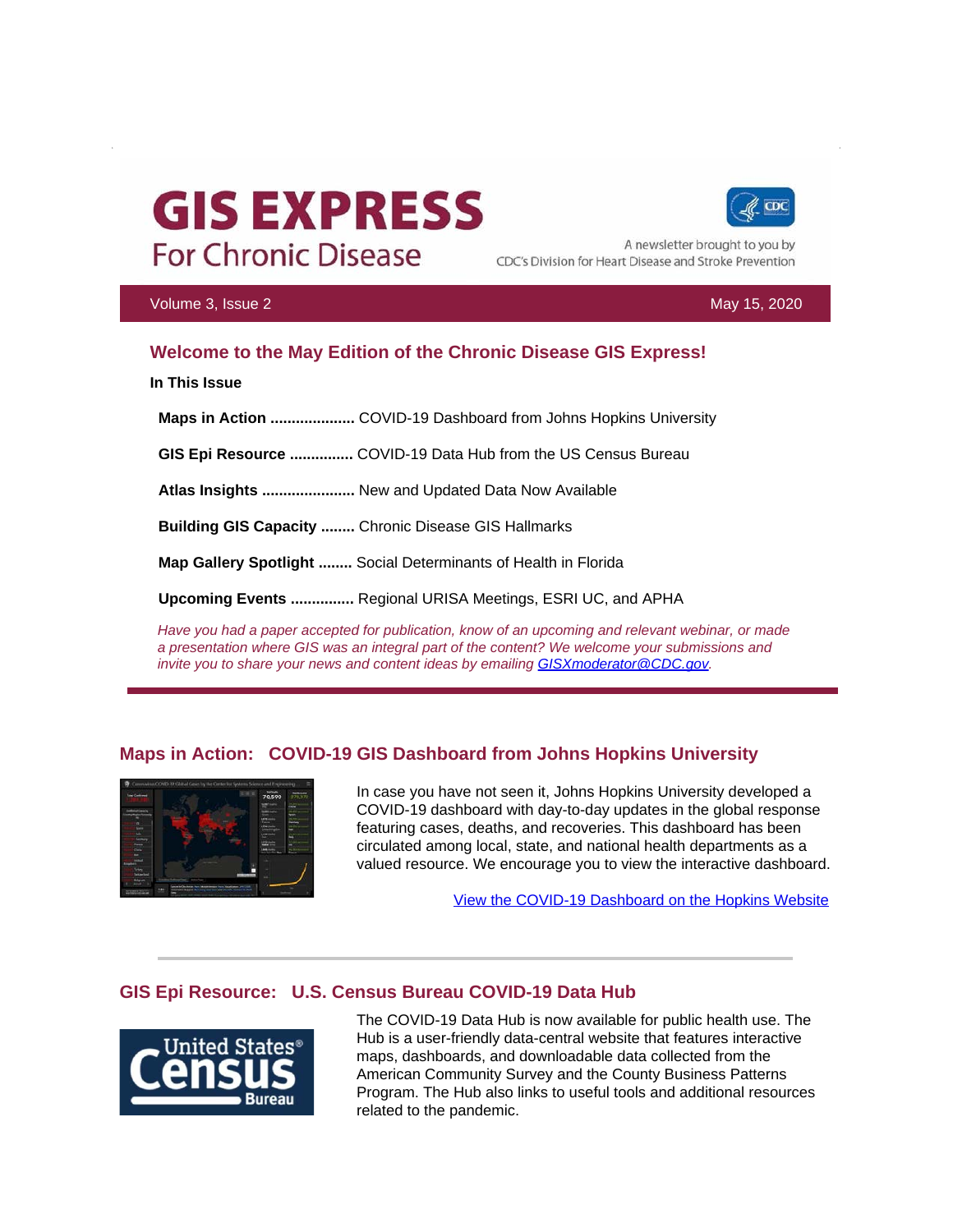#### **Atlas Insights: New and Updated Data Now Available on the Atlas**



The Interactive Atlas of Heart Disease and Stroke now includes new data for cardiac rehabilitation and cholesterol-lowering medication nonadherence among Medicare beneficiaries. Updated data are also available for mortality, Medicare hospitalizations, blood pressure medication nonadherence, costs, and social and economic data.

[View the Data Update on the Interactive Atlas](https://t.emailupdates.cdc.gov/r/?id=h188161b6,11608b10,11688dd0)

#### **GIS Capacity Building: Chronic Disease GIS Hallmarks**



GIS Hallmarks are a compilation of key policies and practices to maximize the benefits of GIS for chronic disease prevention and health promotion. They are organized into three categories: workforce, chronic disease prevention, GIS tools and resources. The GIS Hallmarks were developed by Chronic Disease Directors and Council Members of the National Association of Chronic Disease Directors (NACDD) in collaboration with staff from NACDD, CDC and Rice University.

[Download the GIS Hallmarks \(pdf\) from NACDD's Website](https://t.emailupdates.cdc.gov/r/?id=h188161b6,11608b10,11688dd2)

# **Map Gallery Spotlight: Social Determinants of Health in Florida**



The Florida Department of Health's maps display county-level patterns of five social determinants of health with an overlay of heart disease age-adjusted death rates. This engaging series of maps supports the Department's use of health data to help inform and develop policy and programs to support health equity initiatives for Florida residents.

[View this Map in the Map Gallery](https://t.emailupdates.cdc.gov/r/?id=h188161b6,11608b10,11688dd3)

## **Upcoming Regional and National Conferences and Events**

### **Regional**

The Urban and Regional Information Systems Association (URISA) is a multi-disciplinary geospatial organization that provides professional education and training for users of GIS and other information